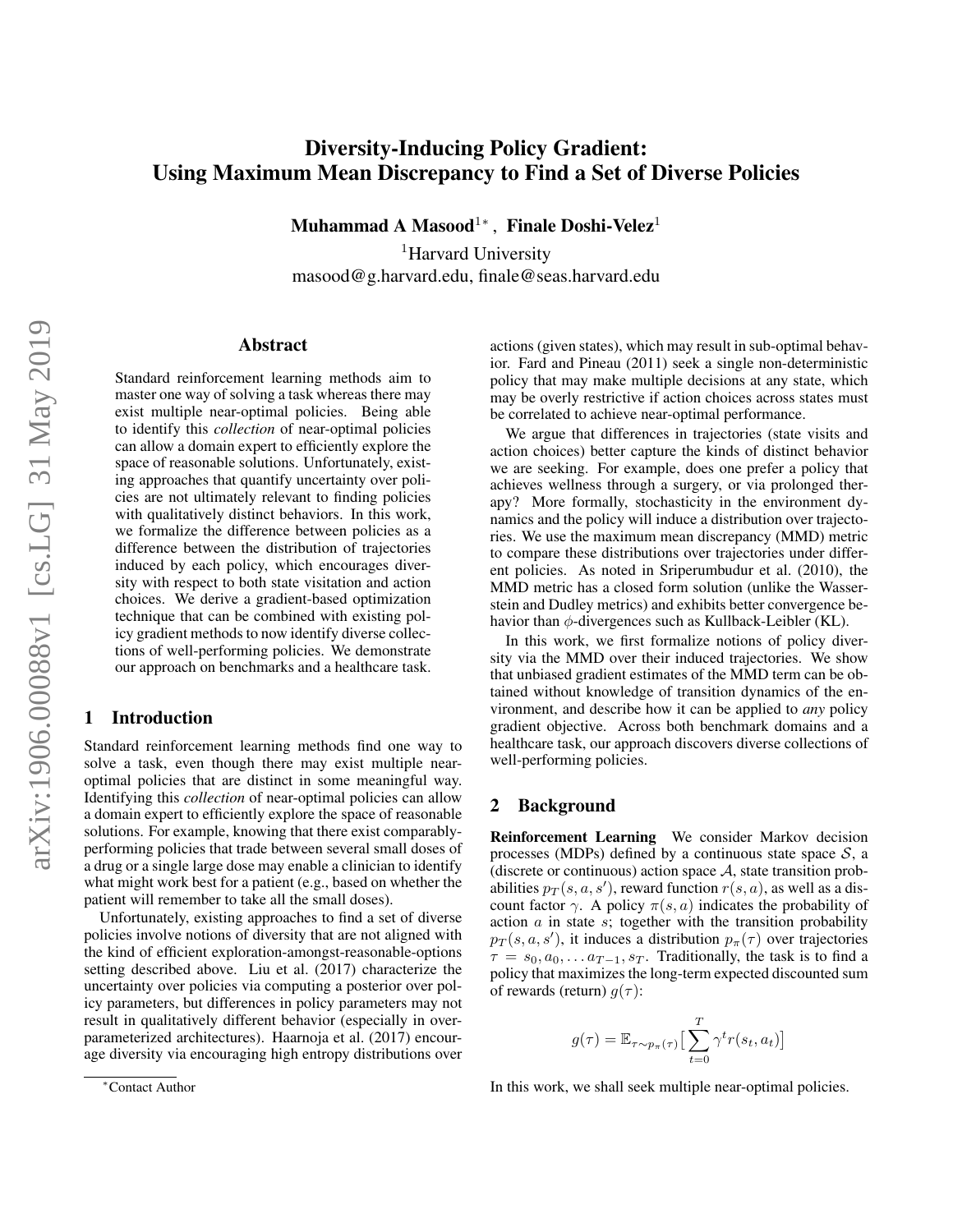Policy Gradient Methods Policy gradient methods use gradients to iteratively optimize a policy  $\pi_{\theta}(s, a)$  that is parameterized by  $\theta$ . The standard objective  $J_{PG}(\theta)$  is the return  $g(\tau)$ . An unbiased estimate of the gradient of the objective can be obtained by Monte Carlo rollouts generated by the policy  $\pi_{\theta}$  using the likelihood ratio trick. For a single rollout  $\{s_t, a_t, r_t\}$ , the gradient can be estimated as

$$
\nabla_{\theta} J_{\text{PG}}(\theta) \approx \sum_{t=0}^{T} \nabla_{\theta} \log \pi_{\theta}(s_t, a_t) g_t
$$

where  $g_t = \sum_{t'=t}^T \gamma^{t'-t} r_{t'}$  is the return over the rewards received from time  $t$  onwards. [Schulman et al.](#page-6-4) [\(2017\)](#page-6-4) introduced Proximal Policy Optimization (PPO); a popular variant that achieves state-of-the-art performance on many benchmark domains and uses trust region updates that are compatible with stochastic gradient descent.

In this work we augment the PPO objective for the policy network with an MMD-based term which encourages policies that lead to different state visitation and/or action choice distribution than previously-identified policies. An iterative use of this diversity inducing variant of policy gradient methods allows us to sequentially obtain distinct policies.

Off-Policy Evaluation The off-policy RL framework applies when trajectories are collected from a behavior policy that is distinct from the policy being trained, e.g., using observations from clinician behavior to optimize an agent's behavior. In the batch setting, there are model-based and importance sampling approaches to estimating the value of a policy. Model-based approaches learn a dynamics model for the transitions and use those to simulate outcomes of a policy in order to estimate its value. Importance sampling approaches appropriately re-weight existing batch data to estimate the value for a different policy.

Maximum Mean Discrepancy We use the MMD metric to measure the difference between two trajectory distributions. The MMD is an integral probability metric [\(Gretton et al.,](#page-6-5) [2007\)](#page-6-5) that measures the difference between two distributions  $p, q$  using test functions h from a function space H. It is given by:

$$
\text{MMD}(p, q, \mathcal{H}) = \sup_{h \in \mathcal{H}} (\mathbb{E}_{x \sim p}[h(x)] - \mathbb{E}_{y \sim q}[h(y)])
$$

Computing the MMD is tractable when the function space  $H$ is a unit-ball in a reproducing kernel hilbert space (RKHS) defined by a kernel  $k(\cdot, \cdot)$  and is given by:

$$
\text{MMD}^{2}(p,q,\mathcal{H}) = \mathbb{E}[k(x,x')] - 2\mathbb{E}[k(x,y)] + \mathbb{E}[k(y,y')]
$$

where  $x, x'$  i.i.d.  $\sim p$  and  $y, y'$  i.i.d.  $\sim q$ . The expectation terms in the analytical expression for the MMD can be approximated using samples. In Section [3,](#page-1-0) we will show that computing the derivative of the MMD metric between trajectories with respect to the policy parameters  $\theta$  is tractable.

### <span id="page-1-0"></span>3 Diversity-Inducing Policy Gradient (DIPG)

Our algorithm constructs a set of diverse policies for an MDP by iteratively finding policies that are diverse relative to an existing set of policies. First, we formulate a diversity inducing objective function that regularizes any policy gradient objective. Then, we show that optimizing this objective is tractable using the familiar log-derivative trick. Next, we explain how to iteratively apply this diversity-inducing policy gradient objective in conjunction with an existing algorithm to find a set of distinct policies that solve an MDP. Finally, we introduce an extension to the proposed framework for off-policy batch reinforcement learning.

### 3.1 DIPG Objective

We propose adding a regularization term to encourage learning a policy  $\pi_{\theta}(s, a)$  that induces a distribution over trajectories  $p_{\theta}(\tau)$  that is distinct from a specified set of distributions over trajectories  $\mathcal{Q} = \{q_m(\tau)\}_{m=1}^M$ . (Below, these distributions  $q_m(\tau)$  will come from previously-identified policies.) Our diversity measure  $D_{\text{MMD}}(p_{\theta}(\tau), Q)$  is the squared MMD between the distribution of trajectories under the current policy  $\pi_{\theta}$  and the distribution  $q_*(\tau)$  in  $\mathcal Q$  most similar to it.

$$
D_{\text{MMD}}(p_{\theta}(\tau), Q) = \min_{m \in \{1, ..., M\}} \text{MMD}^{2}(p_{\theta}(\tau), q_{m}(\tau))
$$

$$
= \text{MMD}^{2}(p_{\theta}(\tau), q_{*}(\tau))
$$

We define a kernel over a pair of trajectories  $(\tau, \tau')$  using a kernel  $K$  (such as Gaussian kernel) defined over some function  $(g)$  of a vectorized representation of N steps of trajectories  $(x = \phi_N(\tau), x' = \phi_N(\tau'))$ . For trajectories that are not of the same length, we pick  $N$  to be the number of steps corresponding to the shorter of the two trajectories.

$$
k(\tau, \tau') = K(g(\phi_N(\tau)), g(\phi_N(\tau')))
$$

The function  $\phi_N$  is simply a way to stack the states and actions from the first  $N$  steps of a trajectory into a single vector. The function  $g$  gives the flexibility to adjust the focus of the diversity measure for different aspects such as state visits, action choices, or both.

The MMD-based diversity-inducing objective function is given by  $J_{\text{MMD}}(\theta)$ :

$$
J_{\text{MMD}}(\theta) = J_{\text{PG}}(\theta) + \alpha D_{\text{MMD}}(p_{\theta}(\tau), \mathcal{Q})
$$

Where  $J_{\text{PG}}(\theta)$  is the objective function of a policy gradient algorithm of the user's choice (e.g. for vanilla policy gradient it would be the expected return) and the second term is proportional to the diversity measure between a policy distribution and the set of specified distributions Q. The parameter  $\alpha$  decides the relative importance of optimality and diversity of the new policy  $\pi_{\theta}(s, a)$ .

To optimize the MMD-based diversity-inducing objective, we need to specify how gradients of the diversity term can be computed with respect to the policy parameters  $\theta$ .

#### 3.2 Optimization via Gradient Ascent

To use gradient ascent on  $J_{\text{MMD}}(\theta)$ , what remains to specify is the gradient with respect to  $\theta$  of the diversity inducing term  $D_{\text{MMD}}$ . Let  $q_*(\tau)$  be the distribution in Q that minimizes the MMD between the state trajectory distribution of the policy  $\pi_{\theta}$  and  $q_m \in \mathcal{Q}$ . Then, the gradient with respect to the policy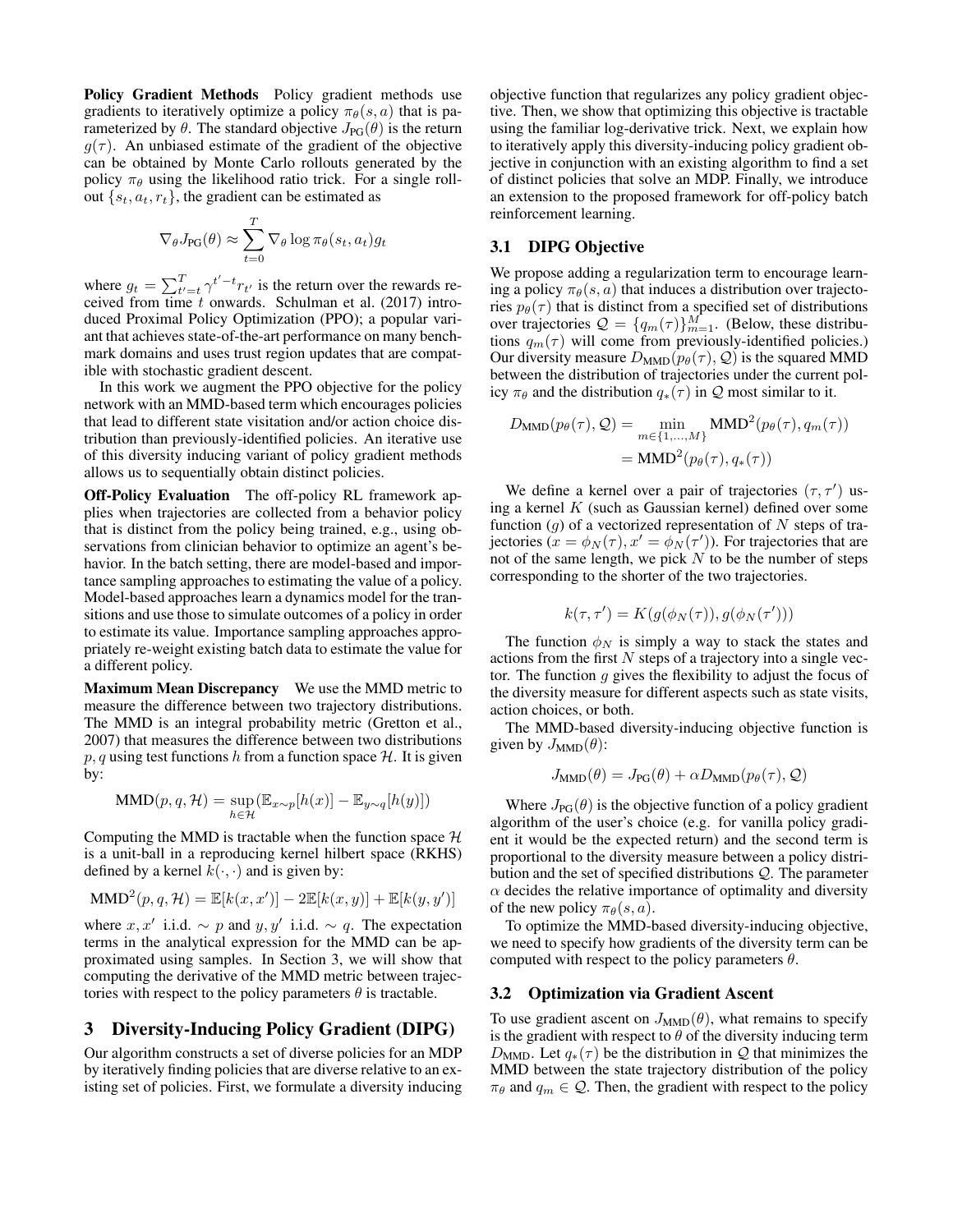#### <span id="page-2-0"></span>Algorithm 1 MMD-based Diversity-Inducing Policy

**Input:** Known policies  $\mathcal{P}_{known}$ , MDP { $\mathcal{S}, \mathcal{A}, p_s, r$ }, policy gradient objective  $J_{PG}$ , learning rate  $\eta$ , diversity parameter α Initialize policy parameters  $\theta$  $\mathcal{Q} \leftarrow$  Sampled trajectories from policies in  $\mathcal{P}_{known}$ repeat Generate an episode  $s_0, a_0, r_1, \ldots, s_{T-1}, a_{T-1}, r_T$ , following policy  $\pi_{\theta}$ for Each step  $t = 0, \ldots, T - 1$  do 1: Estimate  $\nabla_{\theta} J_{PG}$  and  $\nabla_{\theta} D_{MMD}(p_{\theta}(\tau), \mathcal{Q})$ 2: Update policy parameters via gradient ascent  $\theta \leftarrow \theta + \eta (\nabla_{\theta} J_{PG} + \alpha \nabla_{\theta} D_{MMD}(p_{\theta}(\tau), \mathcal{Q}))$ end for until convergence **Output:** policy  $p_{\theta}$ 

### <span id="page-2-1"></span>Algorithm 2 DIPG

**Input:** Number of policies N, MDP  $\{S, A, p_s, r\}$ , policy gradient objective  $J_{\text{PG}}$ , learning rate  $\eta$ , diversity parameters  $\alpha_{1...N}$ Collection of known policies  $P_{known} = \emptyset$ for  $n = 1$  to N do 1: Find a policy  $p_n$  that is distinct from the current set of known policies  $P_{known}$ :  $p_n \leftarrow$  Algorithm  $1(\overline{\mathcal{P}_{\text{known}}}$ , MDP,  $J_{PG}, \eta, \alpha_n)$ 2: Add  $p_n$  to the set of known policies  $P_{known}$ :  $P_{known} \leftarrow P_{known} \cup p_n$ end for **Output:** Set of policies  $P_{known}$ 

parameters  $\theta$  of the diversity term is given by

$$
\nabla_{\theta} D_{\text{MMD}}(p_{\theta}(\tau), \mathcal{Q}) = \nabla_{\theta} \text{MMD}^{2}(p_{\theta}(\tau), q_{*}(\tau), \mathcal{H})
$$
\n
$$
= \mathbb{E}[k(\tau_{p}, \tau_{p}') \nabla_{\theta} \log(p_{\theta}(\tau_{p}) p_{\theta}(\tau_{p}'))]
$$
\n
$$
- 2 \mathbb{E}[k(\tau_{p}, \tau_{q}) \nabla_{\theta} \log(p_{\theta}(\tau_{p}) q_{*}(\tau_{q}))]
$$
\n
$$
+ \mathbb{E}[k(\tau_{q}, \tau_{q}') \nabla_{\theta} \log(q_{*}(\tau_{q}) q_{*}(\tau_{q}'))]
$$

where  $\tau_p, \tau_p'$  i.i.d.  $\sim p_\theta(\tau)$  and  $\tau_q, \tau_q'$  i.i.d.  $\sim q_*(\tau)$ . The last term only involves the distribution  $q_*(\tau) \in \mathcal{Q}$  that has no dependence on  $\theta$ . The gradient term can be estimated by linear combinations of the  $\nabla_{\theta}$  log  $p_{\theta}(\tau)$  involving the kernel between sample trajectories from the policy  $\pi_{\theta}$  and with a set of specified trajectories from  $Q$ . It is well-known [\(Sutton et al.,](#page-7-0) [2000\)](#page-7-0) that the gradient of the score function of the trajectory distribution  $\nabla_{\theta} \log p_{\theta}(\tau_p)$  does not require the dynamics model and can be expressed in terms of the score function of the policy network ( $\nabla_{\theta} \log p_{\theta}(\tau) = \sum_{t=0}^{H} \nabla_{\theta} \log \pi_{\theta}(a_t|s_t)$ ).

We now have all the machinery in place to augment *any* existing policy gradient method with a diversity inducing term. Next, we will specify the basic algorithm for finding a policy that is diverse with respect to some specified set of trajectory distributions and then introduce an algorithm that leverages this to find a set of diverse policies.

#### 3.3 Finding Multiple Diverse Policies

Our goal is to find a collection of policies that perform optimally or near-optimally and are diverse in terms of the distributions over trajectories that they induce. In Algorithm [1,](#page-2-0) we state how the diversity inducing term  $D_{\text{MMD}}$  is used in order to learn a single policy that is distinct with respect to a specified set of distributions over trajectories Q. In Algorithm [2,](#page-2-1) we iteratively apply Algorithm [1](#page-2-0) to find the desired set of N distinct policies (agents): The first policy is learned without any diversity term because there is no set of known policies to begin with. Subsequent policies are learned by initializing random policy parameters and training with the augmented objective function that encourages diversity with respect to previously discovered policies. The strength of the diversity parameter  $\alpha$  can be varied (e.g., to seek diverse policies more aggressively as more policies are discovered).

#### 3.4 DIPG Extension: Batch Off-Policy Setting

Batch reinforcement learning [\(Lange et al., 2012\)](#page-6-6) aims to learn policies from a fixed set of previously-collected trajectories. It is common in domains such as medicine, dialogue management, and industrial plant control where logged data are plentiful but exploration is expensive or infeasible.

We now extend our DIPG framework to this batch setting. In the on-policy case, we defined the DIPG diversity term as a kernel over the distribution of trajectories induced by different policies. However, in the batch case, trajectories cannot be simulated from the learned policies. Thus, we instead define the diversity as a kernel over the likelihoods of specific (observed) trajectories in the batch with respect to a policy.

Specifically, let  $\mathcal{T} = {\{\tau_i\}}_{i=1}^I$  be a batch of *I* trajectories. We use  $p(\mathcal{T}|\pi) \in \mathbb{R}^I$  to indicate a vector where the i<sup>th</sup> coordinate equals the probability of the  $i<sup>th</sup>$  trajectory under the policy  $\pi$  i.e.  $p_i(\mathcal{T}|\pi) = p(\tau_i|\pi)$ . Now, the diversity term can be defined in an analogous fashion to the on-policy case where we compare our policy being optimized  $\pi_{\theta}$  to the previous policies  $\{q_1, ..., q_M\}$ :

$$
D_{\text{BATCH}}^{\mathcal{T}}(\pi_{\theta}, \mathcal{Q}) = \min_{m \in \{1, ..., M\}} k(p(\mathcal{T}|\pi_{\theta}), p(\mathcal{T}|q_m))
$$
  
=  $k(p(\mathcal{T}|\pi_{\theta}), p(\mathcal{T}|q_m^*))$ 

We also require a measure of quality for the policies. [Levine and Koltun](#page-6-7) [\(2013\)](#page-6-7) note that gradient-based optimization of importance sampling estimates is difficult with complex policies and long rollouts. We suggest a surrogate that is equal to the sum of the likelihoods of each trajectory in the batch  $J_{\text{Surrogate}}^{\mathcal{T}}(\theta) = \sum_{i=1}^{I} p(\tau_i|\theta)$ . This surrogate is more robust to optimize and encourages 'safe' behavior from the agent, a desirable feature in the healthcare setting.

$$
J_{\text{BATCH}}(\theta) = J_{\text{Surrogate}}^{\mathcal{T}}(\theta) + \alpha D_{\text{BATCH}}^{\mathcal{T}}(\pi^{\theta}, \mathcal{Q})
$$

While we optimize with respect to this surrogate, in our results, we still report on the value of the policy with respect to a standard importance sampling-based estimator (CWPDIS, from [Thomas](#page-7-1) [\(2015\)](#page-7-1)).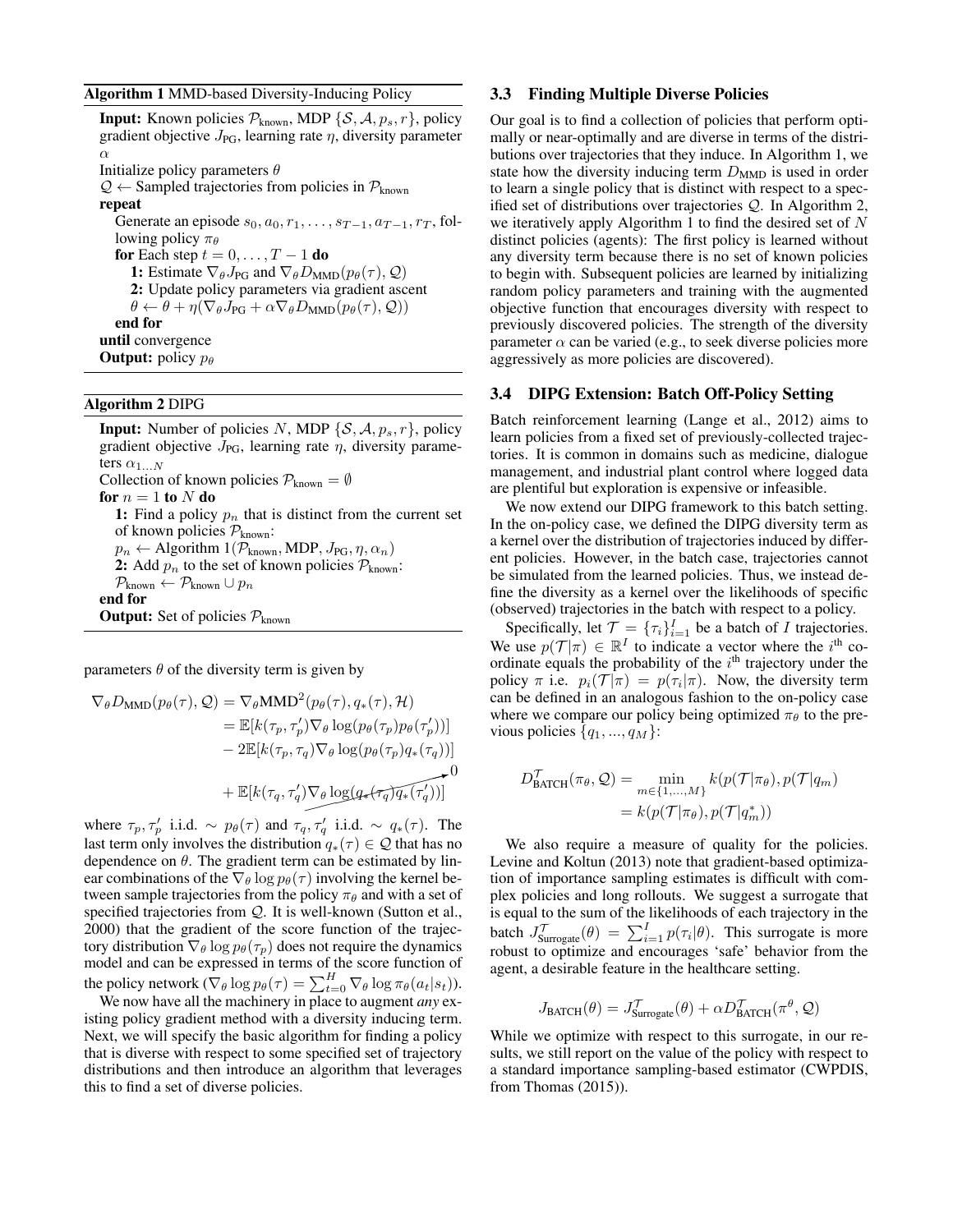# 4 Experimental Setup

We augment Proximal Policy Optimization (PPO) [\(Schulman](#page-6-4) [et al., 2017\)](#page-6-4) with the diversity inducing term (referred to as DIPG-PPO). We set the maximum number of steps taken by all baseline algorithms to be 1 million and set the maximum number of steps for each of the  $N$  policies in DIPG-PPO to 0.2 million. Since we choose  $N < 5$  for all our testing environments, the total number of steps to learn all  $N$  policies is necessarily less than 1 million. In these experiments we set  $\alpha_n = 1.0$  $\alpha_n = 1.0$  $\alpha_n = 1.0$  across all environments and iterations  $n^1$ . For the MMD kernel, we choose the Gaussian kernel with bandwidth set to 1. Each algorithm is run 3 times to assess variability in performance, except for RR-PPO which does not have any inherent diversity component, so we run it with 10 random restarts to help it make up for this disadvantage.

### 4.1 Environments

Synthetic Environments We illustrate qualitative aspects of our approach on 2-dimensional navigational tasks.

*Multi-goal* environment of [Haarnoja et al.](#page-6-1) [\(2017\)](#page-6-1) is solved by reaching one of four symmetrically placed goals in a continuous 2-D world. An ideal collection of diverse policies would include policies that solve the task via reaching different goals in different parts of the state space.

*Asymmetric goals* environment has one goal that is closer to the starting point and easier to reach than the second. While most agents find the region closest to the initial position, a distinct collection of policies solves the environment by also reaching the goal further away. We use this environment to explore the case where there exist a slightly sub-optimal solution that is clearly distinct from the optimal one.

Benchmark Environments We evaluated the performance of our algorithm on standard benchmark environments:

*Reacher*, *Ant*, *Humanoid* and *Humanoid Flag Run* [\(Schul](#page-6-4)[man et al., 2017;](#page-6-4) [Ellenberge, 2019\)](#page-6-8).

Clinical batch *Hypotension* batch data is built from a cohort of patients from MIMIC critical care data set [\(Johnson](#page-6-9) [et al., 2017\)](#page-6-9). In this work, we aim to learn multiple treatment strategies using off-policy methods. Cohort and MDP formulation details are in the supplement<sup>[2](#page-3-1)</sup>

#### 4.2 Algorithm and Baselines

We compare our approach [DIPG-PPO] to the following other algorithms that can encourage diverse behavior:

*Random Restarts* [RR-PPO]: Independent runs of PPO without the diversity inducing regularization. Due to variability in initializations and experience, we obtain a collection of policies that are not exactly the same.

*Stein Variational Policy Gradient* [SVPG]: [Liu et al.](#page-6-0) [\(2017\)](#page-6-0) use functional gradient descent to compute a pointbased posterior distribution over the policy parameter space. We report results for a collection of 8 agents, and for comparison also on a single agent's performance.

*Deep Energy-Based Policy* [Soft-Q]: [Haarnoja et al.](#page-6-1) [\(2017\)](#page-6-1) present a way to train a single stochastic policy that is encouraged to have high entropy on the probability of the action (given state). The higher entropy encourages the agent to choose actions that are diverse. We try Soft-Q learning with the default entropy regularization parameter of 1 as well as variants with 0.5 and 0. We choose the smaller (and zero) values of the regularization parameter to see the effect of the tradeoff between diversity and quality in this algorithm.

### 5 Results

We evaluate the performance based on both quality and similarity scores (figure [2\)](#page-4-0). The quality is evaluated by averaging the returns coming from rollouts of the final stochastic policy (or collection of policies) and the similarity score comes from the kernel used to measure similarity between trajectories (smaller kernel values indicate higher diversity). Addi-tional results can be found in our supplement<sup>[3](#page-3-2)</sup>.

DIPG method does not sacrifice quality Figure [2](#page-4-0) shows that DIPG-PPO and RR-PPO generally provide the highest quality policies. The baseline algorithms designed for finding a diverse set of policies (SVPG and Soft-Q) have significantly worse quality performance (SVPG in particular) and find policies that lead to high variability in the rewards even though each individual policy in SVPG and Soft-Q is trained for longer (1 million steps) as compared to RR-PPO and DIPG-PPO (0.2 million steps). Such variability in the distribution of returns suggests that the diversity in SVPG and Soft-Q comes not only at the cost of quality, but importantly (especially in the clinical setting) at the cost of consistency of quality returns. It must be emphasized that diversity in policies is only meaningful if they are beyond some threshold of quality and are able to 'solve' a domain consistently.

DIPG method finds meaningfully diverse policies with fewer runs The diversity information in figure [2](#page-4-0) shows that SVPG and Soft-Q algorithms give policies that are quite diverse (comparison of pairwise trajectories shows negligible overlap). Since these collections of stochastic policies fail to provide high rewards in the environments, the diversity in the trajectory distribution that is induced is of little value. The DIPG-PPO ( $N = 2$  and  $N = 4$ ) and RR-PPO collections  $(N = 10)$  are collections of policies that essentially 'solve' these environments and discover the set of ways these environments were designed to be solved (see figure [1\)](#page-4-1). In comparison to RR-PPO, DIPG-PPO requires many fewer agents to discover an appropriate collection of diverse agents.

Clinical Example: A collection of DIPG policies reveals different choices of treatment in the ICU. We learned four policies through our off-policy extension of DIPG using real data from the ICU and evaluated their performance using the CWPDIS importance sampling estimator [\(Thomas,](#page-7-1) [2015\)](#page-7-1). Not only were all four learned policies of slightly higher quality ( $\sim$  9.33 on held out test data) than the clinician behavior policy (9.29), they are also distinct

Figure [3](#page-4-2) plots the probabilities of each action for each policy for a single patient over their ICU stay duration.

<span id="page-3-0"></span><sup>&</sup>lt;sup>1</sup>The performance of our algorithm may improve when this parameter is tuned based on the environment or which of the N policies is being learned)

<span id="page-3-1"></span><sup>2</sup> https://tinyurl.com/ijai2019-DIPG

<span id="page-3-2"></span><sup>3</sup> https://tinyurl.com/ijai2019-DIPG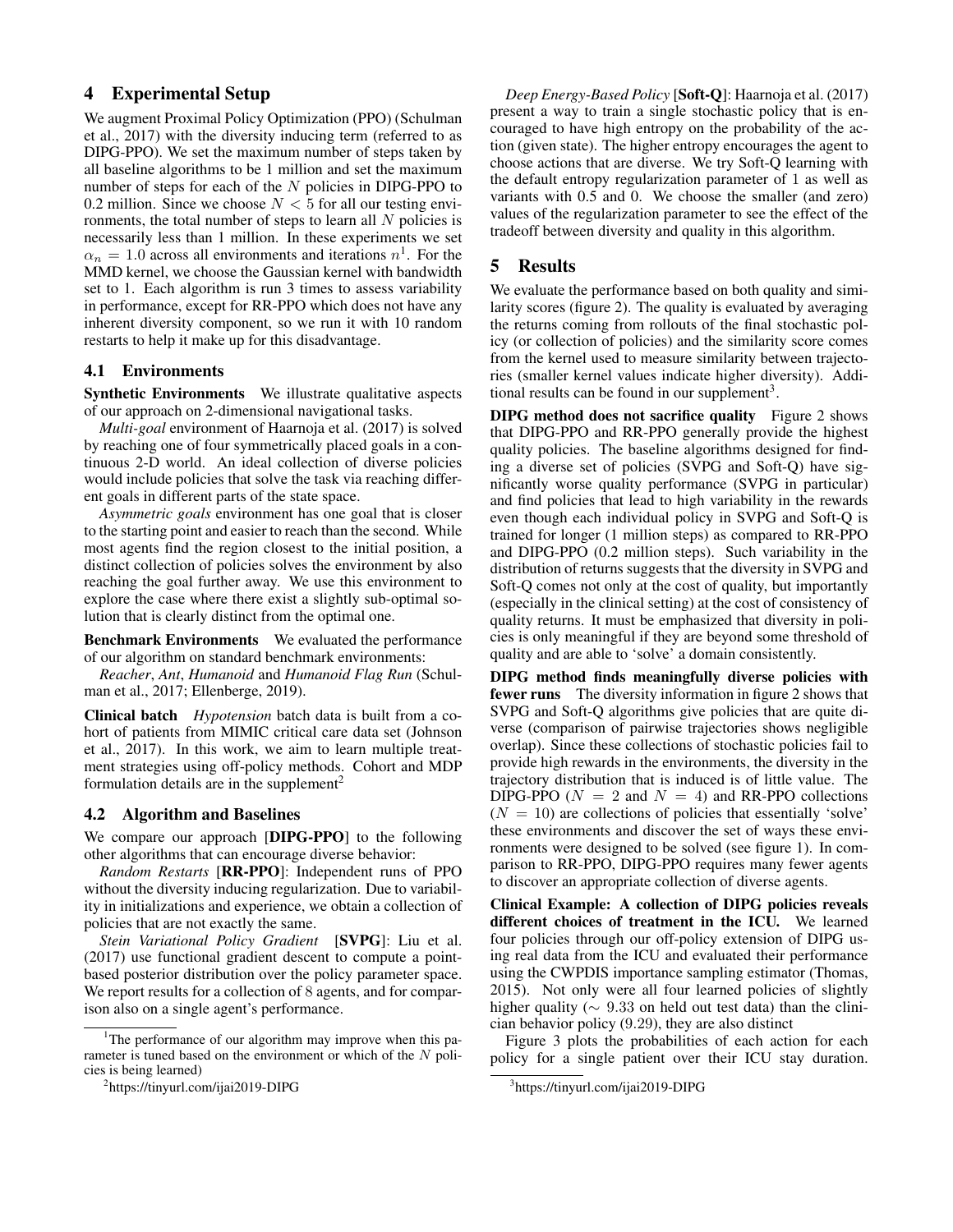<span id="page-4-1"></span>

Figure 1: A comparison of trajectories in the 2-D navigation tasks shows that DIPG-PPO (with  $N = 4$  for Multi-Goal and  $N = 2$  for Asymmetric Goals) produces near-optimal trajectories to reach each goal. Soft-Q takes sub-optimal paths to the goal regions and SVPG generally fails to solve the environments.

<span id="page-4-0"></span>

Figure 2: A comparison of the kernel-based similarity between trajectories and the average return across different algorithms reveals that DIPG-PPO and RR-PPO consistently give the largest returns while achieving low similarity. The colors are consistent with those in figure [1](#page-4-1)

<span id="page-4-2"></span>

Figure 3: We show the probability of taking actions throughout the duration of a single ICU stay. While these agents all have roughly equal value, they exhibit different emphasis on treatment styles as can be seen by the variability in action probabilities.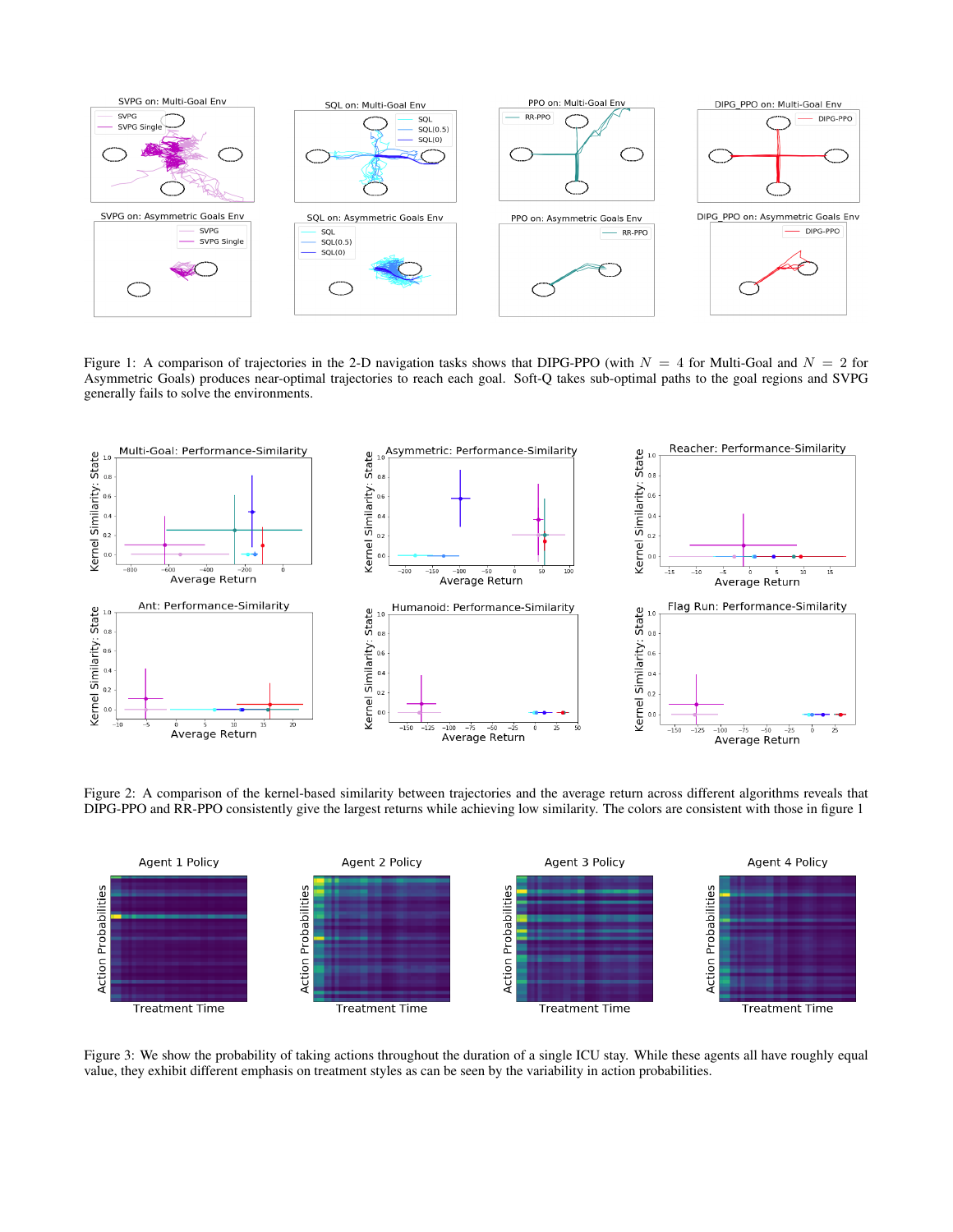The discrete actions correspond to different combinations of vasopressor and IV fluid dosages. Agent 1 has a neardeterministic policy with an emphasis on a single treatment that is a combination of a low vasopressor dosage and a medium fluid dosage. Agents 2 and 3 are more aggressive than other agents, giving weights to medium and high vasopressor dosages as well. All agents emphasize taking action early rather than later in the duration (by which time hopefully the patient is in a stable state). Importantly, all of these policies cannot be differentiated by value alone; thus they form a collection to be presented to clinicians for further review of potentially valuable options.

# 6 Related Work

Whereas we compute diversity (using MMD) between *complete* trajectories (including state and action), many related works, quantify diversity only via differences in the action space. E.g., the KL diversity term in [Hong et al.](#page-6-10) [\(2018\)](#page-6-10) is between the actions. Similarly, in [Gangwani et al.](#page-6-11) [\(2018\)](#page-6-11), the kernel incorporates trajectory information but the definition of the target density is still according to the maximum entropy RL framework which focuses only on the diversity in action space.

[Smith et al.](#page-6-12) [\(2018\)](#page-6-12) learn a policy over options and can train multiple options (in an off-policy manner) using a rollout from a single option. The distinct options can give rise to behavior that is diverse, however there is no explicit diversity component in the objective and it is unclear how to summarize the kinds of distinct trajectories that are possible. Unlike [Eysenbach et al.](#page-6-13) [\(2018\)](#page-6-13), our proposed method does not impose a latent structure defining 'skills'. [Cohen et al.](#page-6-14) [\(2019\)](#page-6-14) uses diversity for exploration in order to get closer to an optimal policy whereas our work solves multi-goal domains and identifies diverse policies of interest to experts (e.g. in clinical setting).

In the graph-based planning literature (limited to the discrete setting), there is also an interest in finding diverse plans; [Srivastava et al.](#page-7-2) [\(2007\)](#page-7-2) seek to do this using domain independent distance measures for evaluating diversity of plans whereas [Sohrabi et al.](#page-6-15) [\(2016\)](#page-6-15) first generate a large set of high quality plans and then use clustering to identify a diverse set of representative plans that can be used for further analysis. Our motivation for seeking diverse policies in the reinforcement learning setting is aligned most closely with the end goal of [Sohrabi et al.](#page-6-15) [\(2016\)](#page-6-15): presenting a diverse set of representative solutions as a tool for hypothesis generation and to discover specific directions of interest for further inquiry.

There exists a literature on Bayesian methods for reinforcement learning [\(Ghavamzadeh et al., 2015\)](#page-6-16). Also related are evolutionary [\(Lehman and Stanley, 2011\)](#page-6-17) and multi-objective [\(Liu et al., 2014\)](#page-6-18) reinforcement learning approaches. However, these approaches do not systematically attempt to identify a small set of distinct policies.

# 7 Discussion

Our DIPG algorithm successfully finds multiple goals in an optimal or near-optimal manner whereas baseline approaches are either unable to reach multiple goals or do so suboptimally. The poor task performance of SVPG could be due to the difficulties of performing functional gradient descent over a high-dimensional parameter space. However, even if those difficulties were to be overcome, the search for diversity in the space of neural network parameters does not correspond directly to any meaningful notion of diversity in the trajectories. The Soft-Q algorithm exhibits some meaningful diversity in the policies it finds (e.g. reaching different goals in the multi-goal environment), however, there is unnecessary stochasticity in the actions, leading to sub-optimal policies. Unlike the baselines, random restarts do result in near-optimal in-task performance. However, the diversity of the policies is at the mercy of the basins of attraction of each local optima (based on the initialization and subsequent experience). In contrast, DIPG-PPO successfully identifies a collection of distinct policies consistently and efficiently (that is, with few runs).

While we have focused on certain notions of distinctness here (state visits, action counts), our approach extends easily to other measures of distinctness as measured by alternative kernels (see [Chen et al.](#page-6-19) [\(2018\)](#page-6-19) and [Gretton et al.](#page-6-20) [\(2012\)](#page-6-20) for novel kernels and discussion). Whereas the full trajectory may be needed for training the RL agent, we can capture (MMD-based) distinctness more generally using an arbitrary function of the trajectory. For example, we could group patients into clinically meaningful clusters which can be used to define a kernel for measuring diversity. There are also opportunities for incorporating more efficient search algorithms than gradient descent (e.g. [Toussaint and Lopes](#page-7-3) [\(2017\)](#page-7-3)).

While we have focused on the task of returning policies as possible options to a human user, another use-case could be for situations in which we have a cheap, low fidelity simulator and a more expensive, high-fidelity simulator. In this case, the distinct trajectories from the low-fidelity simulator could be used as seeds for deep exploration in the more expensive simulator. Diverse policies can help manage the explorationexploitation trade-off [\(Bellemare et al., 2016;](#page-6-21) [Fortunato et al.,](#page-6-22) [2017;](#page-6-22) [Fu et al., 2017;](#page-6-23) [Cohen et al., 2018\)](#page-6-24).

# 8 Conclusion

We presented an approach for identifying a collection of nearoptimal policies with significantly different distributions of trajectories. Our MMD-based regularizer can be applied to the distribution of any statistic of the trajectories—state visits, action counts, state-action combinations—and can also be easily incorporated into any policy-gradient method. We applied these to several standard benchmarks and developed an off-policy extension to identify meaningfully different treatment options from observational clinical data. The ability to find these diverse policies may be useful when the agent does not have complete information about the task, and for presenting a set of potentially reasonable options to a downstream human or system, who can use that information to efficiently choose amongst reasonable options.

### Acknowledgements

We acknowledge support from AFOSR FA 9550-17-1-0155.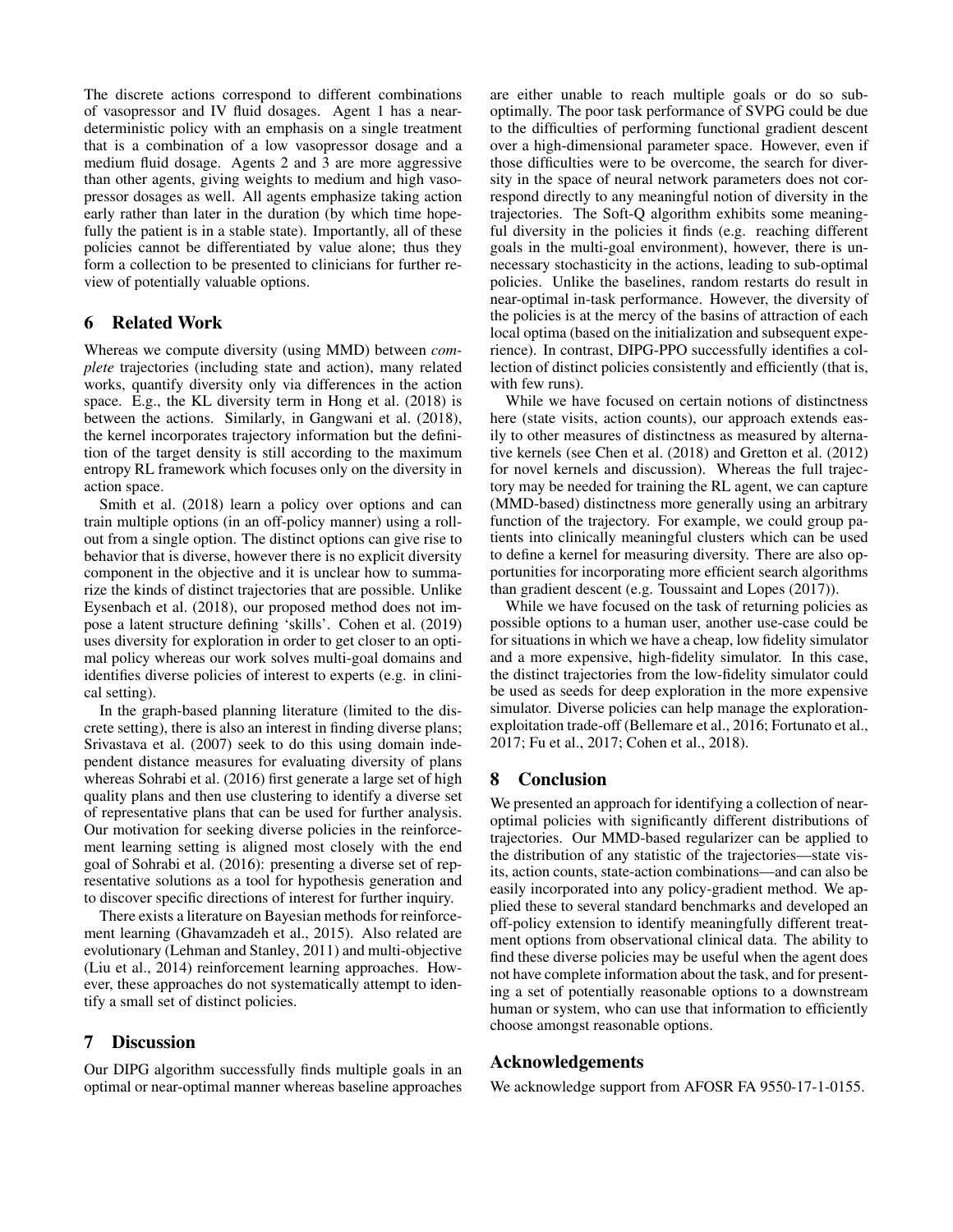#### References

- <span id="page-6-21"></span>Marc Bellemare, Sriram Srinivasan, Georg Ostrovski, Tom Schaul, David Saxton, and Remi Munos. Unifying countbased exploration and intrinsic motivation. In *Advances in Neural Information Processing Systems*, pages 1471–1479, 2016.
- <span id="page-6-19"></span>W. Y. Chen, L. Mackey, J. Gorham, F.-X. Briol, and C. J. Oates. Stein Points. *ArXiv e-prints*, March 2018.
- <span id="page-6-24"></span>Andrew Cohen, Lei Yu, and Robert Wright. Diverse exploration for fast and safe policy improvement. In *Thirty-Second AAAI Conference on Artificial Intelligence*, 2018.
- <span id="page-6-14"></span>Andrew Cohen, Xingye Qiao, Lei Yu, Elliot Way, and Xiangrong Tong. Diverse exploration via conjugate policies for policy gradient methods. *arXiv preprint arXiv:1902.03633*, 2019.
- <span id="page-6-8"></span>Benjamin Ellenberge. pybullet-gym. [https://github.com/](https://github.com/benelot/pybullet-gym) [benelot/pybullet-gym,](https://github.com/benelot/pybullet-gym) 2019.
- <span id="page-6-13"></span>Benjamin Eysenbach, Abhishek Gupta, Julian Ibarz, and Sergey Levine. Diversity is all you need: Learning skills without a reward function. *arXiv preprint arXiv:1802.06070*, 2018.
- <span id="page-6-2"></span>Mahdi Milani Fard and Joelle Pineau. Non-deterministic policies in markovian decision processes. *J. Artif. Intell. Res.(JAIR)*, 40:1–24, 2011.
- <span id="page-6-22"></span>Meire Fortunato, Mohammad Gheshlaghi Azar, Bilal Piot, Jacob Menick, Ian Osband, Alex Graves, Vlad Mnih, Remi Munos, Demis Hassabis, Olivier Pietquin, et al. Noisy networks for exploration. *arXiv preprint arXiv:1706.10295*, 2017.
- <span id="page-6-23"></span>Justin Fu, John Co-Reyes, and Sergey Levine. Ex2: Exploration with exemplar models for deep reinforcement learning. In *Advances in Neural Information Processing Systems*, pages 2577–2587, 2017.
- <span id="page-6-11"></span>Tanmay Gangwani, Qiang Liu, and Jian Peng. Learning self-imitating diverse policies. *arXiv preprint arXiv:1805.10309*, 2018.
- <span id="page-6-25"></span>Marzyeh Ghassemi, Mike Wu, Michael C Hughes, Peter Szolovits, and Finale Doshi-Velez. Predicting intervention onset in the icu with switching state space models. *AMIA Summits on Translational Science Proceedings*, 2017:82, 2017.
- <span id="page-6-16"></span>Mohammad Ghavamzadeh, Shie Mannor, Joelle Pineau, Aviv Tamar, et al. Bayesian reinforcement learning: A survey. *Foundations and Trends*  $(R)$  *in Machine Learning*, 8(5-6): 359–483, 2015.
- <span id="page-6-5"></span>Arthur Gretton, Karsten M Borgwardt, Malte Rasch, Bernhard Schölkopf, and Alex J Smola. A kernel method for the two-sample-problem. In *Advances in neural information processing systems*, pages 513–520, 2007.
- <span id="page-6-20"></span>Arthur Gretton, Dino Sejdinovic, Heiko Strathmann, Sivaraman Balakrishnan, Massimiliano Pontil, Kenji Fukumizu, and Bharath K Sriperumbudur. Optimal kernel choice for large-scale two-sample tests. In *Advances in neural information processing systems*, pages 1205–1213, 2012.
- <span id="page-6-1"></span>Tuomas Haarnoja, Haoran Tang, Pieter Abbeel, and Sergey Levine. Reinforcement learning with deep energy-based policies. *arXiv preprint arXiv:1702.08165*, 2017.
- <span id="page-6-10"></span>Zhang-Wei Hong, Tzu-Yun Shann, Shih-Yang Su, Yi-Hsiang Chang, Tsu-Jui Fu, and Chun-Yi Lee. Diversity-driven exploration strategy for deep reinforcement learning. In *Advances in Neural Information Processing Systems*, pages 10489–10500, 2018.
- <span id="page-6-27"></span>Alistair E. W. Johnson, Andrew A Kramer, and Gari D Clifford. A new severity of illness scale using a subset of acute physiology and chronic health evaluation data elements shows comparable predictive accuracy. *Critical care medicine*, 41(7):1711–1718, 2013.
- <span id="page-6-9"></span>Alistair EW Johnson, David J Stone, Leo A Celi, and Tom J Pollard. The mimic code repository: enabling reproducibility in critical care research. *Journal of the American Medical Informatics Association*, 25(1):32–39, 2017.
- <span id="page-6-26"></span>Matthieu Komorowski, Leo A Celi, Omar Badawi, Anthony C Gordon, and A Aldo Faisal. The artificial intelligence clinician learns optimal treatment strategies for sepsis in intensive care. *Nature Medicine*, 24(11):1716, 2018.
- <span id="page-6-6"></span>Sascha Lange, Thomas Gabel, and Martin Riedmiller. Batch reinforcement learning. In *Reinforcement learning*, pages 45–73. Springer, 2012.
- <span id="page-6-28"></span>Jean-Roger Le Gall, Stanley Lemeshow, and Fabienne Saulnier. A new simplified acute physiology score (saps ii) based on a european/north american multicenter study. *Jama*, 270(24):2957–2963, 1993.
- <span id="page-6-17"></span>Joel Lehman and Kenneth O Stanley. Abandoning objectives: Evolution through the search for novelty alone. *Evolutionary computation*, 19(2):189–223, 2011.
- <span id="page-6-7"></span>Sergey Levine and Vladlen Koltun. Guided policy search. In *International Conference on Machine Learning*, pages 1–9, 2013.
- <span id="page-6-18"></span>Chunming Liu, Xin Xu, and Dewen Hu. Multiobjective reinforcement learning: A comprehensive overview. *IEEE Transactions on Systems, Man, and Cybernetics: Systems*, 45(3):385–398, 2014.
- <span id="page-6-0"></span>Yang Liu, Prajit Ramachandran, Qiang Liu, and Jian Peng. Stein variational policy gradient. *arXiv preprint arXiv:1704.02399*, 2017.
- <span id="page-6-4"></span>John Schulman, Filip Wolski, Prafulla Dhariwal, Alec Radford, and Oleg Klimov. Proximal policy optimization algorithms. *arXiv preprint arXiv:1707.06347*, 2017.
- <span id="page-6-12"></span>Matthew Smith, Herke Hoof, and Joelle Pineau. An inference-based policy gradient method for learning options. In *International Conference on Machine Learning*, pages 4710–4719, 2018.
- <span id="page-6-15"></span>Shirin Sohrabi, Anton V Riabov, Octavian Udrea, and Oktie Hassanzadeh. Finding diverse high-quality plans for hypothesis generation. In *ECAI*, pages 1581–1582, 2016.
- <span id="page-6-3"></span>Bharath K Sriperumbudur, Kenji Fukumizu, Arthur Gretton, Bernhard Schölkopf, and Gert RG Lanckriet. Nonparametric estimation of integral probability metrics. In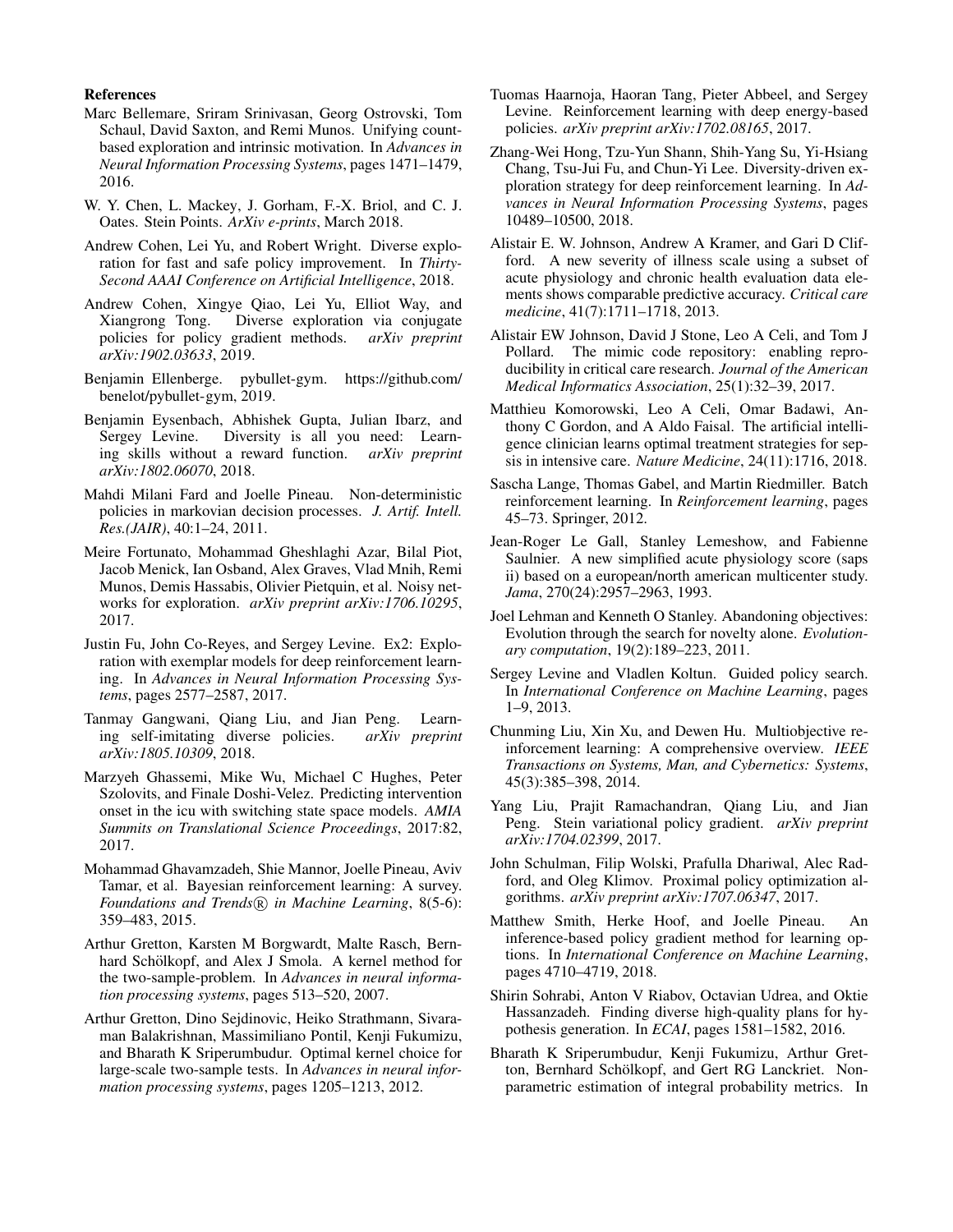*Information Theory Proceedings (ISIT), 2010 IEEE International Symposium on*, pages 1428–1432. IEEE, 2010.

- <span id="page-7-2"></span>Biplav Srivastava, Tuan Anh Nguyen, Alfonso Gerevini, Subbarao Kambhampati, Minh Binh Do, and Ivan Serina. Domain independent approaches for finding diverse plans. In *IJCAI*, pages 2016–2022, 2007.
- <span id="page-7-0"></span>Richard S Sutton, David A McAllester, Satinder P Singh, and Yishay Mansour. Policy gradient methods for reinforcement learning with function approximation. In *Advances in neural information processing systems*, pages 1057–1063, 2000.
- <span id="page-7-1"></span>Philip S Thomas. *Safe reinforcement learning*. PhD thesis, University of Massachusetts Libraries, 2015.
- <span id="page-7-3"></span>Marc Toussaint and Manuel Lopes. Multi-bound tree search for logic-geometric programming in cooperative manipulation domains. In *(ICRA 2017)*, 2017.
- <span id="page-7-4"></span>J-L Vincent, Rui Moreno, Jukka Takala, Sheila Willatts, Arnaldo De Mendonça, Hajo Bruining, CK Reinhart, PeterM Suter, and LG Thijs. The sofa (sepsis-related organ failure assessment) score to describe organ dysfunction/failure. *Intensive care medicine*, 22(7):707–710, 1996.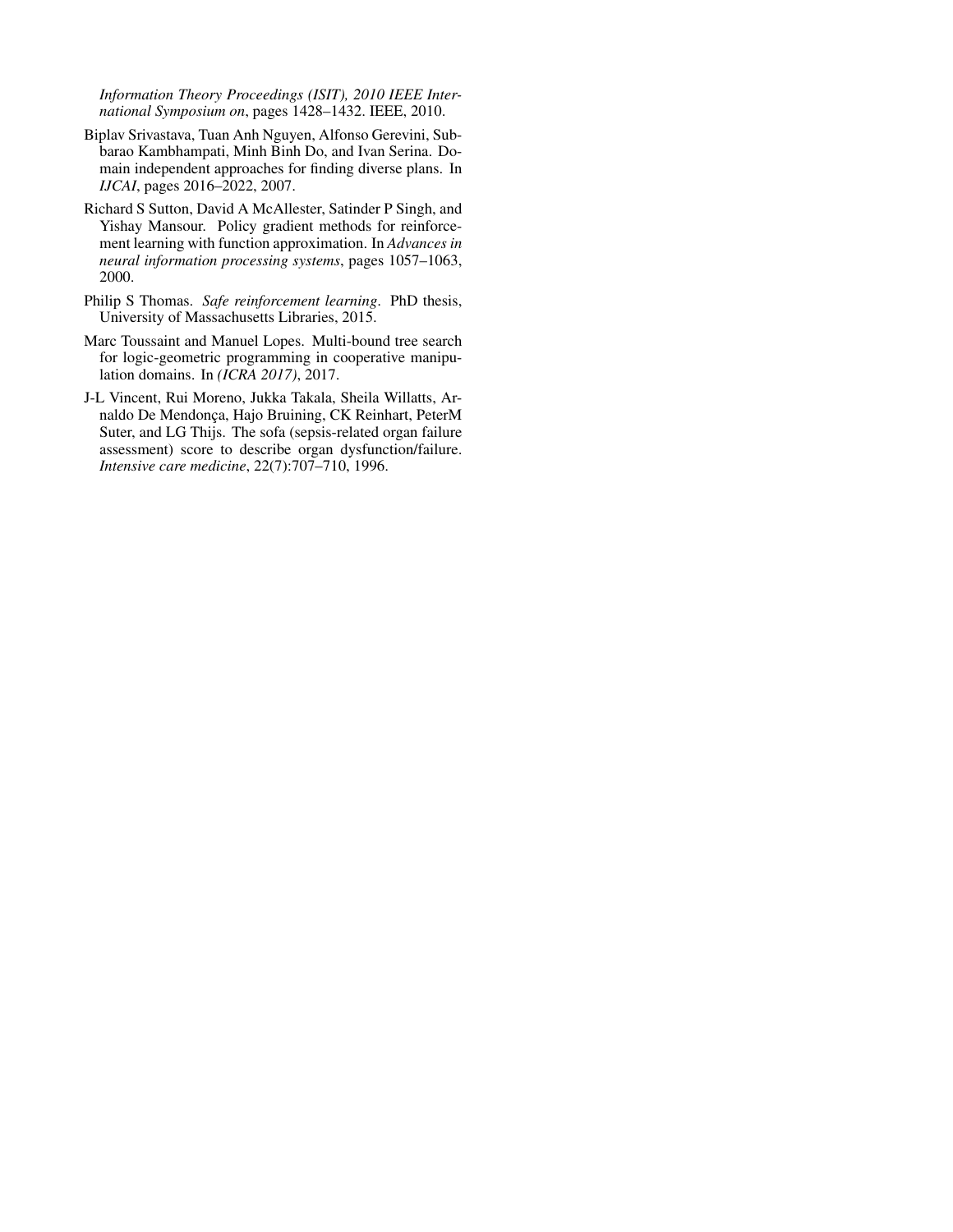# A Additional Experiments

### A.1 On-Policy DIPG-PPO

We investigated the performance of our algorithm and compared to baseline algorithms on another 2-D navigational domain. The results in figure [4](#page-8-0) how how successfully DIPG-PPO solves this domain in comparison with other baseline algorithms.

*Obstacle* environment involves overcoming a pit/barrier region to reach the goal. There exist two optimal policies (going around the barrier in two different ways) that are meaningfully distinct. This environment requires finding different policies to reach a single goal.

<span id="page-8-0"></span>

Figure 4: SVPG fails to avoid the obstacle in most cases. Soft-Q (under default entropy regularization) learns sub-optimal diverse paths to successfully avoid the obstacle, Soft-Q with smaller and no entropy regularization finds only a single path around the obstacle. RR-PPO only successfully finds one path (in an optimal manner) however in many instances it is unable to find the goal. Perhaps there is a need for many more restarts. DIPG-PPO successfully finds both paths to the goal.

#### A.2 Off-Policy Experiments

Batch data from *Cartpole* (270 trajectories) was used for training using the proposed surrogate in the paper. We find that this surrogate is consistently able to solve the cartpole domain as evaluated on 'ground truth' simulation (trajectory length = 200) of the policies as well as the CWPDIS estimator (figure [5\)](#page-8-1).

### B Hypotension Cohort

Our data source is the publicly-available MIMIC-III database (?). The full dataset contains static and dynamic information for nearly 60,000 patients treated in the critical care units of Beth-Israel Deaconess Medical Center (BIDMC) in Boston between 2001-2012. In our work we use version 1.4 of MIMIC-III, released in September 2016. Much of our data processing is reused from original queries from [Ghassemi](#page-6-25) [et al.](#page-6-25) [\(2017\)](#page-6-25), with some additional processing pulled from the public code released by [Komorowski et al.](#page-6-26) [\(2018\)](#page-6-26). In Table [1,](#page-9-0) we present some baseline characteristics of the selected cohort.

<span id="page-8-1"></span>

Figure 5: We show the learning curve for cartpole batch data under the CWPDIS estimator as well as through actual simulation of the policy. The ability of our surrogate-based objective to generalize from a small batch of trajectories is demonstrated by the consistently high returns achieved. We simulate using a trajectory length of 200, so the highest possible policy value is 200.

### B.1 Cohort Selection

Each observation in our final dataset is a single ICU stay. In some cases it is possible that a single patient appears multiple times if they had multiple ICU stays within a single hospital admission, or if they had multiple admissions to BIDMC during the period of interest.

We started with all non-pediatric patients, filtering to only those with an age of at least 15 on admission. We further filtered to only include patients in MIMIC-III that came from MetaVision, as these were the only patients where we could reliably and easily extract both start and end times for the interventions of interest. Next, we filtered out the bottom and top 1% quantiles in terms of length of stay, so that only ICU stays that were at least 14 hours but no longer than 622 hours were included. Lastly, we filtered to only include ICU stays that had at least three distinct measurements of mean arterial pressure (MAP), and at least one MAP below 65, indicating hypotension. This resulted in a cohort of 9,860 ICU stays.

#### B.2 Data Extraction

Our dataset contains 11 static features available on admission to the ICU (or shortly thereafter): age, biological sex, weight, whether the ICU was a surgical ICU, three overall severity scores (SOFA [\(Vincent et al., 1996\)](#page-7-4), OASIS [\(Johnson et al.,](#page-6-27) [2013\)](#page-6-27), and SAPS [\(Le Gall et al., 1993\)](#page-6-28)), race, whether the hospital admission was urgent, whether the hospital admission was an emergency, and hours from hospital admission to ICU admission.

We also have a total of 20 clinical time series variables measured over the course of a patient's ICU stay. These include 8 vitals: diastolic blood pressure, heart rate, mean arterial pressure (MAP), systolic blood pressure, pulse oximetry, respiration rate, temperature, and urine output. Vitals are typically recorded about once an hour, although in practice they are captured at the bedside continuously. We also include 12 laboratory measurements: fraction of inspired oxygen, blood urea nitrogen, creatinine, glucose, bicarbonate, hematocrit, lactate, magnesium, platelets, potassium, sodium, and white